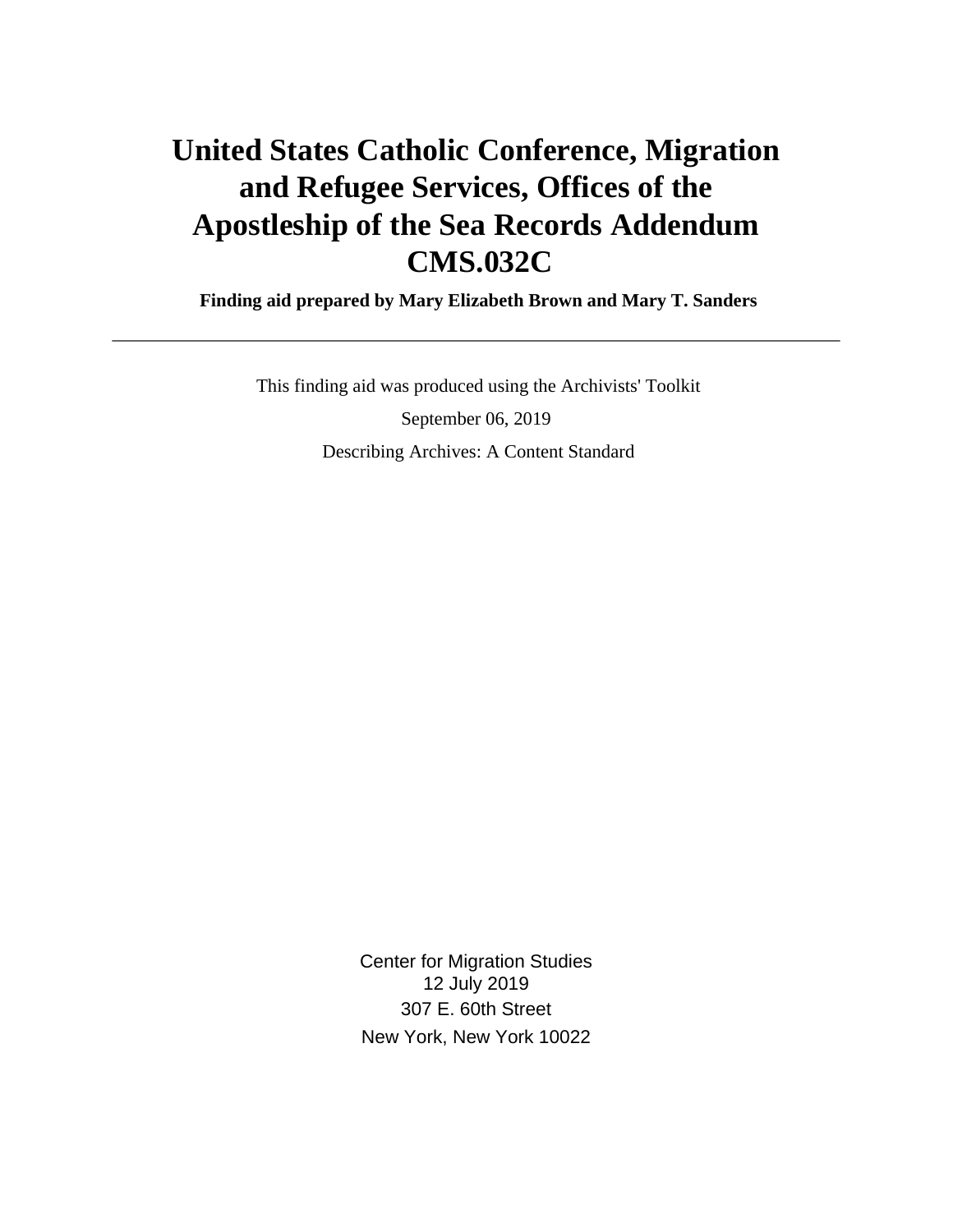## **Table of Contents**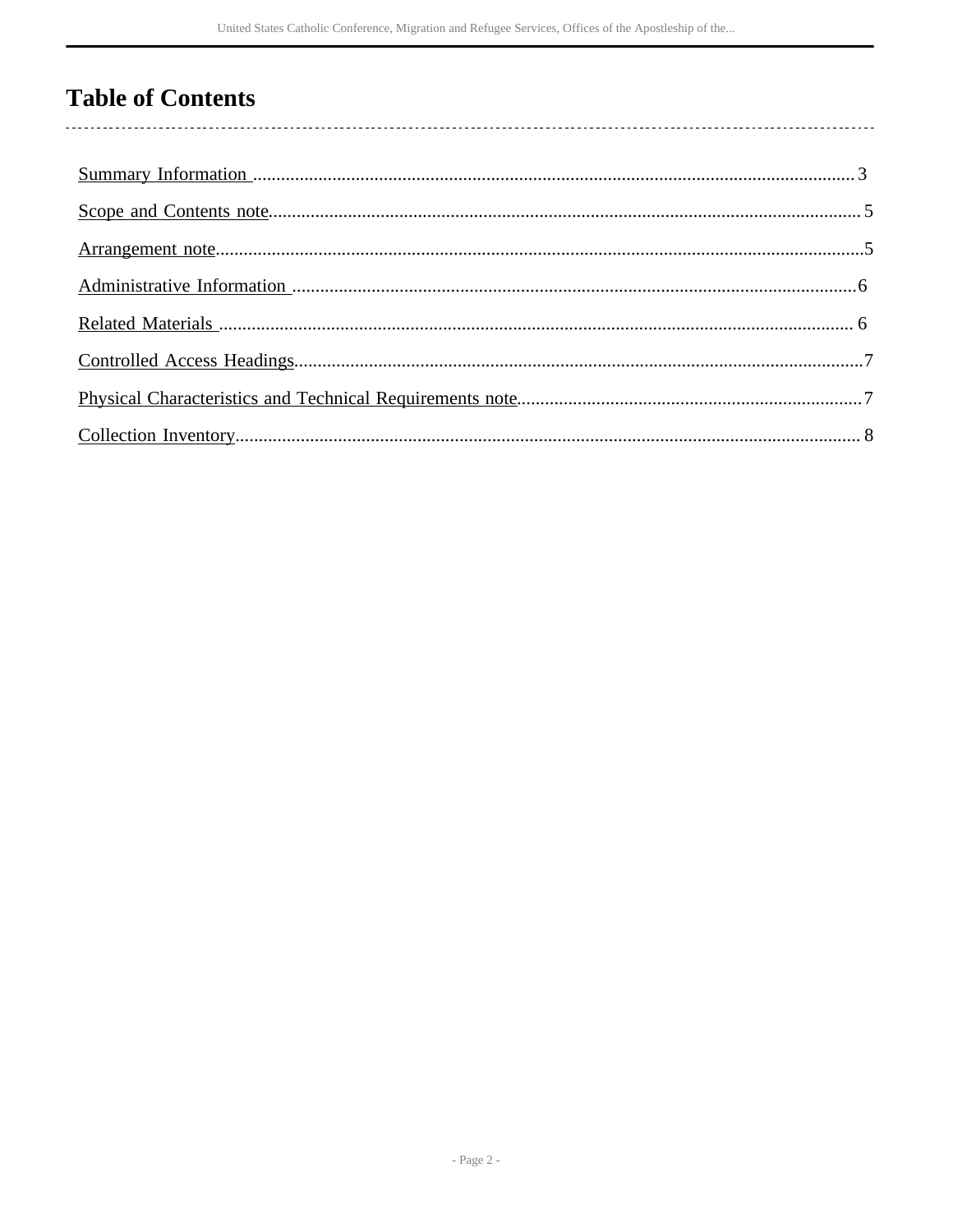## <span id="page-2-0"></span>**Summary Information**

| <b>Repository</b>    | <b>Center for Migration Studies</b>                                                                                                                                                                                                                                                                                                                                                                                                                                                                                                                                                                                                                                                                                                                                                            |
|----------------------|------------------------------------------------------------------------------------------------------------------------------------------------------------------------------------------------------------------------------------------------------------------------------------------------------------------------------------------------------------------------------------------------------------------------------------------------------------------------------------------------------------------------------------------------------------------------------------------------------------------------------------------------------------------------------------------------------------------------------------------------------------------------------------------------|
| <b>Creator</b>       | Apostleship of the Sea.                                                                                                                                                                                                                                                                                                                                                                                                                                                                                                                                                                                                                                                                                                                                                                        |
| <b>Title</b>         | United States Catholic Conference, Migration and Refugee Services,<br>Offices of the Apostleship of the Sea Records Addendum                                                                                                                                                                                                                                                                                                                                                                                                                                                                                                                                                                                                                                                                   |
| <b>Date</b>          | 1963-2001                                                                                                                                                                                                                                                                                                                                                                                                                                                                                                                                                                                                                                                                                                                                                                                      |
| <b>Extent</b>        | 3.5 Linear feet in 7 document boxes                                                                                                                                                                                                                                                                                                                                                                                                                                                                                                                                                                                                                                                                                                                                                            |
| <b>Location note</b> | CMS 032C is housed at 307 East 60th Street, New York, NY 10022.                                                                                                                                                                                                                                                                                                                                                                                                                                                                                                                                                                                                                                                                                                                                |
| Language             | English                                                                                                                                                                                                                                                                                                                                                                                                                                                                                                                                                                                                                                                                                                                                                                                        |
|                      | Language of Materials note CMS032C contains some materials in French, Italian, and Spanish.                                                                                                                                                                                                                                                                                                                                                                                                                                                                                                                                                                                                                                                                                                    |
| <b>Abstract</b>      | CMS032C preserves records from the late twentieth and early twenty-<br>first century operations of the United States Catholic Conference<br>Office of the Apstoleship of the Sea, most of them generated under<br>the tenure of Director (and Deacon) Robert Balderas. The records<br>include correspondence, conference programs and proceedings, financial<br>statements, publications, and training materials generated by and received<br>by the office. The collection documents the many Christian organizations<br>the Apostleship of the Sea worked with, in the United States, at the<br>Vatican, and around the world. The pastoral care the agency provided<br>extended to the many secular issues affecting the welfare of those in the<br>merchant marine and fishing industries. |

**Preferred Citation note**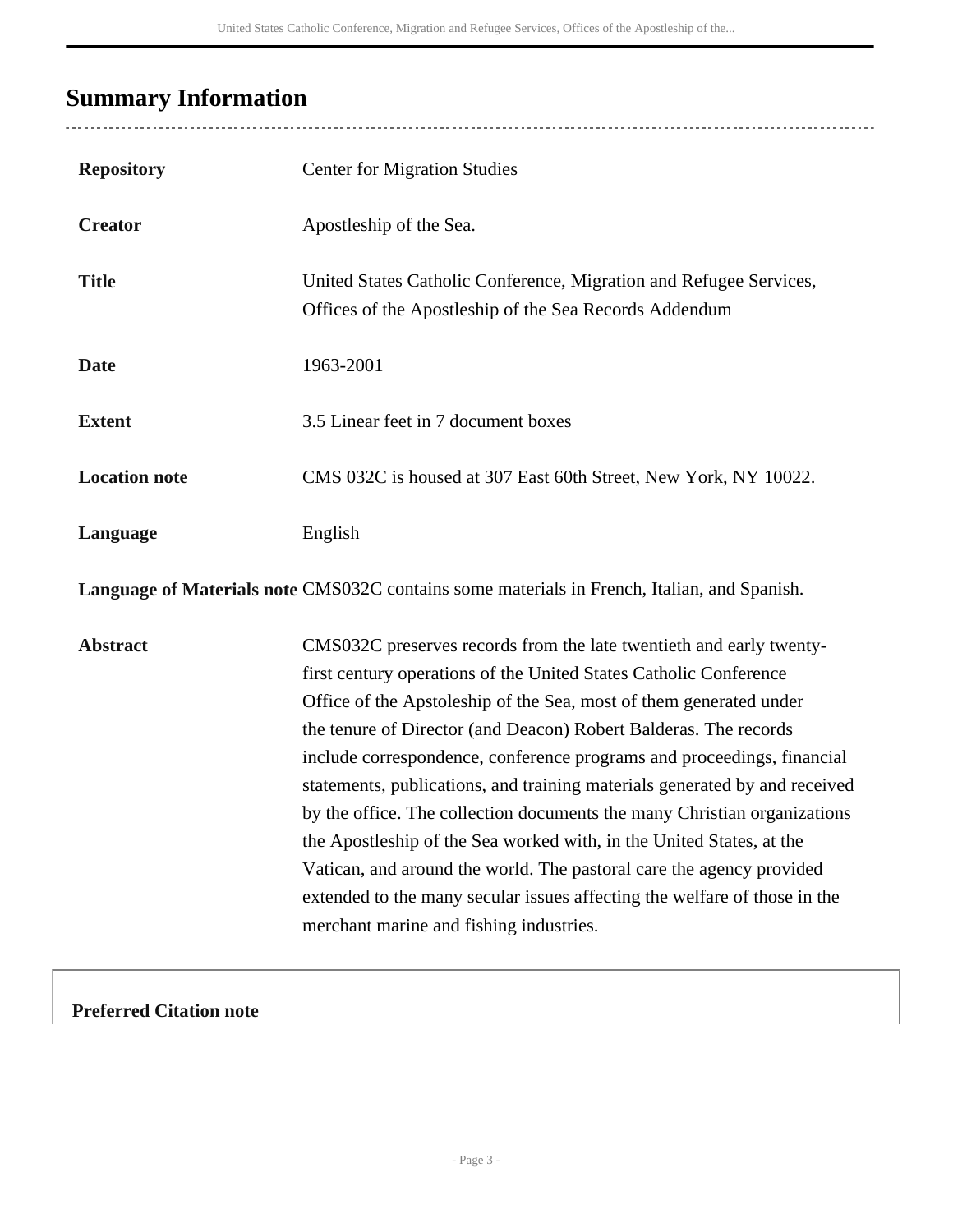Center for Migration Studies of New York; United States Catholic Conference, Migration and Refugee Services, Offices of the Apostleship of the Sea Records Addendum (032C); Box; Folder.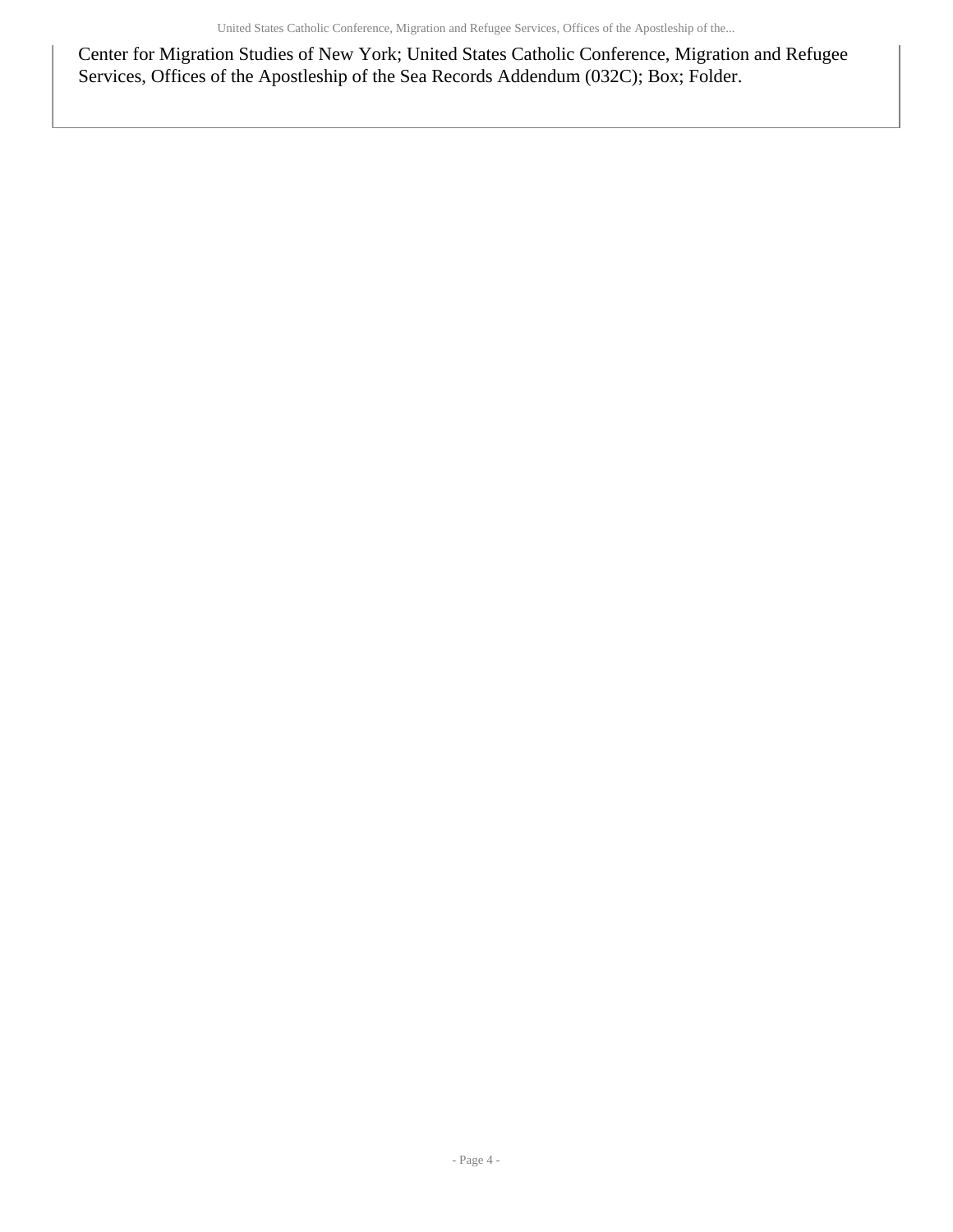### <span id="page-4-0"></span>**Scope and Contents note**

CMS.032 continues a tradition begun in the 1970s whereby CMS serves as the repository for the records of the U.S. Conference of Catholic Bishops Apostolate of the Sea, the American version of a worldwide ministry.

This particular deposit differs from earlier ones in its emphasis. Earlier collections focused on the relations between the Apostolate of the Sea office in Washington and the many maritime ministries in ports across the United States and its territories. In this despoit, that relationship generates only a half a document box of annual reports and several folders on the training of maritime ministers at a chaplain school in Houston. Much of the focus has shifted to the agencies with which the USCCB AOS collaborated.

It is not entirely accurate to claim the USCCB AOS reported to the Vatican's ministry for mariners and fisher folk, Apostolatus Maris. However, the USCCB AOS took guidance from the Catholic social teaching promulgated at Vatican Apostolatus Maris meetings. Relations between the USCCB AOS and other Christian maritime ministries were more more straightforwardly collaborationist. Deacon Robert Balderas attended those meetings as a representative of his agency, and heard about the issues other agencies encountered in their ministries and how they addressed these issues.

This deposit continues to reflect how broadly those in the maritime ministry construed their mssion. A portion of their time and energy went to providing the tools of pastoral care such as emphemeral pastoral publications interpreting scripture and providing text for devotional rituals. It is impossible to say how effective this sort of patsoral outreach was. It does, though, document a certain use of biblical and early Christian texts. The authors of these devotional treatises mined Scripture for its many references to seafarers' work and to the relationship between Jesus Christ and the fishing community around the Sea of Galilee, and built up a theology that made these communities, marginalized in their own societies, central metaphors for understanding the Christian message.

The Apostleship of the Sea also took to heart the Vincentian teaching that Christian charity is the best gospel. Meetings of the organizations generated reports on labor exploitation, and some of the earliest notices of the impact of climate change on the world's waterways and the people who draw their livings from fishing and tourism. Thus, a collection devoted to the Apostleship of the Sea has relevance for anyone studying evangelization methods and social justice issues.

### <span id="page-4-1"></span>**Arrangement note**

CMS 032Cis arranged in alphabetical order.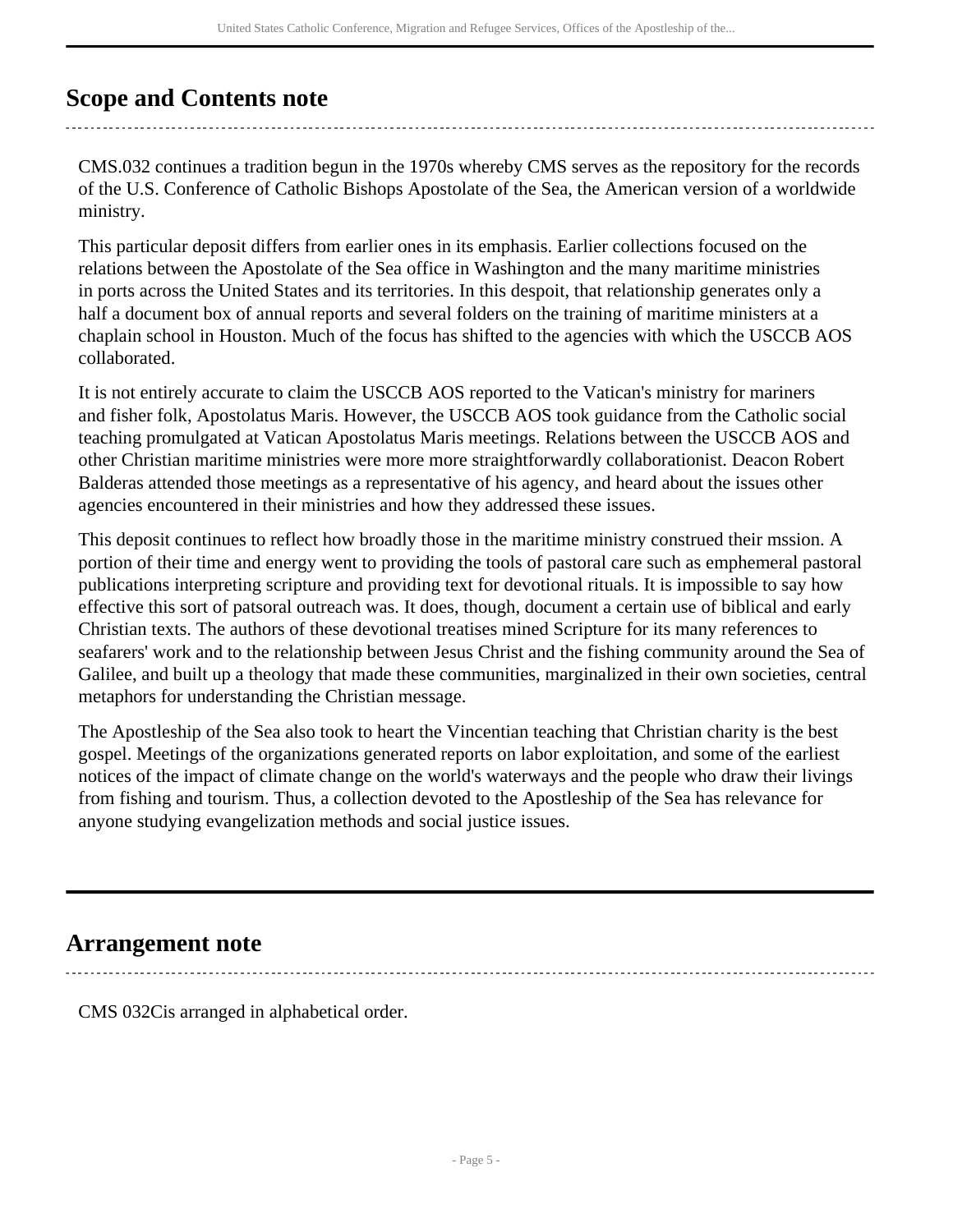### <span id="page-5-0"></span>**Administrative Information**

#### **Publication Information**

Center for Migration Studies 12 July 2019

#### **Conditions Governing Access note**

Open to researchers by appointment.

#### **Conditions Governing Use note**

The Center for Migration Studies may not own the copyright to all items in CMS.032C. It is incumbent upon the researcher to clear copyright for publication.

#### **Immediate Source of Acquisition note**

The United States Catholic Conference of the Apostleship of the Sea, headquartered in Washington, D.C., deposited the records comprising CMS.032C with the Center for Migration Studies sometime before 2005.

#### **Processing Information note**

In 2012, when the Center for Migration Studies moved from its original home at 209 Flagg Place on Staten Island, Mary Brown transferred the materials comprising CMS.032C from the bankers boxes in which they had arrived to document boxes. Until 2014, the boxes were stored at the Provincial House of the Saint Charles Province of the Society of Saint Charles-Scalabrinians (of which CMS is a mission) at 27 Carmine Street, New York, New York 10014; at that point they were moved to their present location. In April 2019, Mary Brown and volunteer Mary T. Sanders opened the boxes, weeded duplicates, arranged the contents in alphabetical order, transferred the files from their original folders to archival folders, labeled the folders, placed them back in the box in their new order, labeled the boxes, scanned the two photos in the collection, and prepared this finding aid.

### <span id="page-5-1"></span>**Related Materials**

#### **Related Archival Materials note**

Center for Migration Studies 032, 023A, and 023B contain earlier deposits of papers from this agency.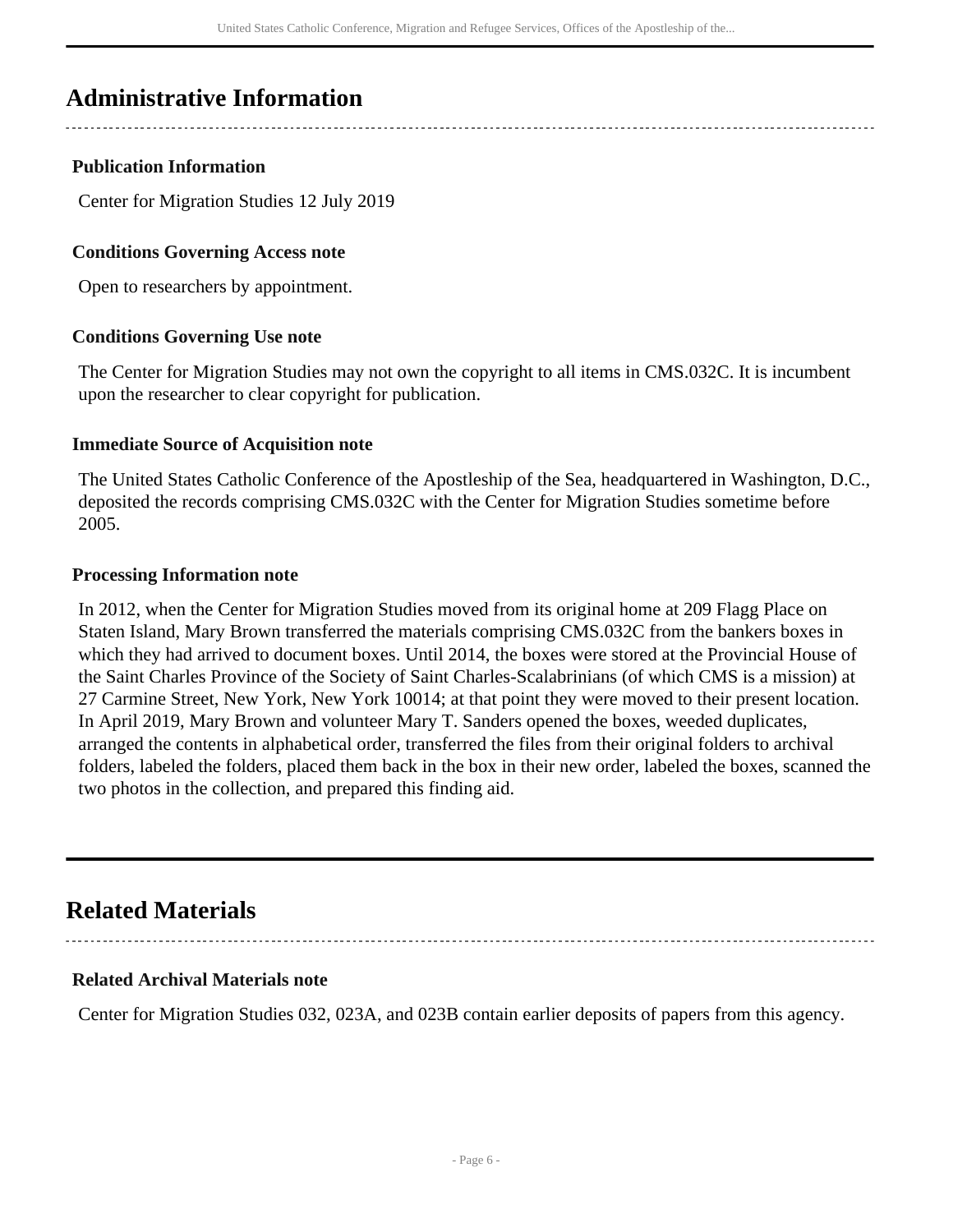### <span id="page-6-0"></span>**Controlled Access Headings**

#### **Corporate Name(s)**

• United States Catholic Conference.

#### **Geographic Name(s)**

• Sailors |z United States.

#### **Occupation(s)**

- Chaplains |x Catholic Church.
- Chaplains |x Training of.

#### **Subject(s)**

• Sailors |x Religious life.

### <span id="page-6-1"></span>**Physical Characteristics and Technical Requirements note**

CMS 032C Box 4 Folder 6 contains one 3.5 floppy disc requiring a special drive in order to be read by a computer.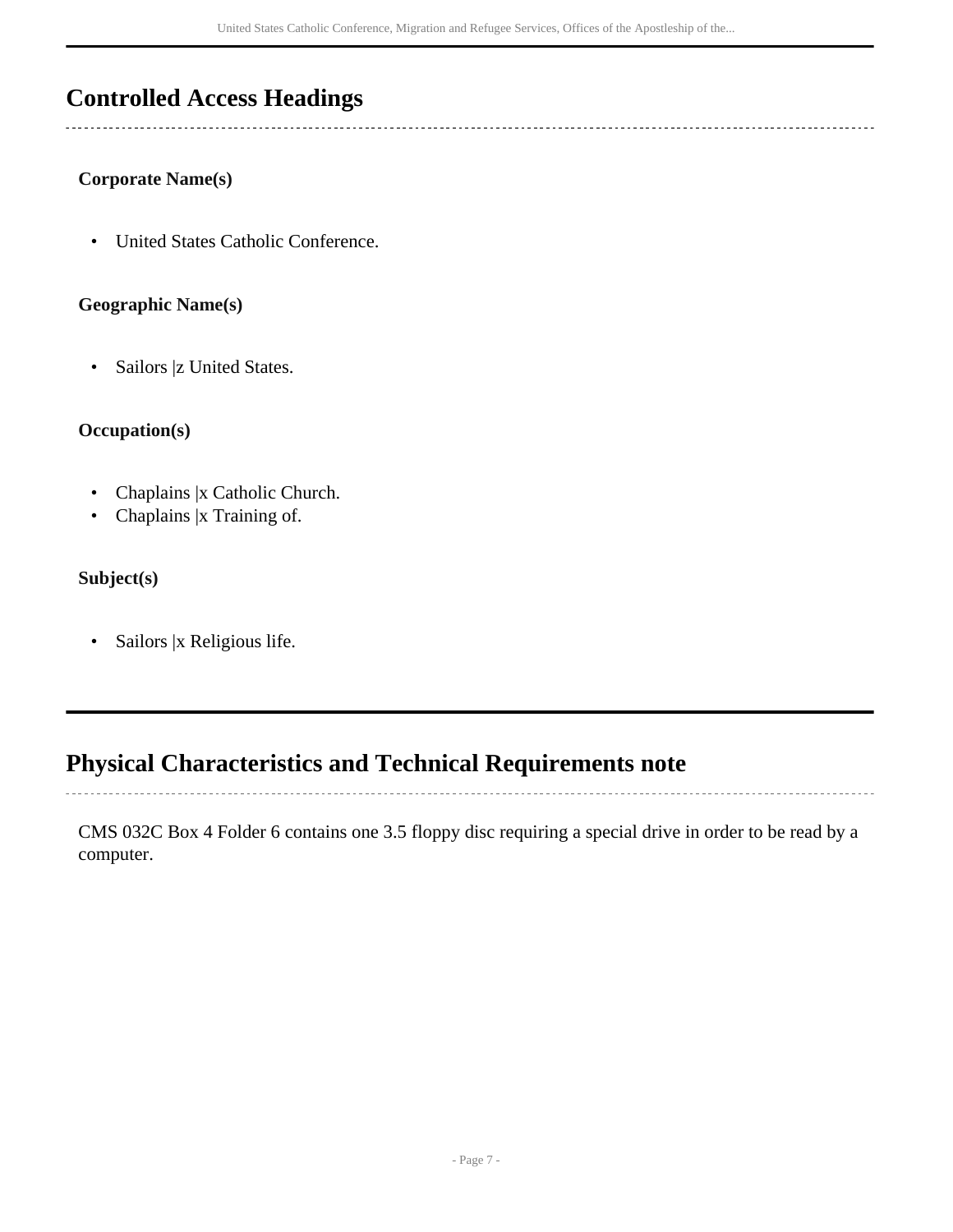## <span id="page-7-0"></span>**Collection Inventory**

|                                                                                                                                                            | <b>Box</b>     | <b>Folder</b>  |
|------------------------------------------------------------------------------------------------------------------------------------------------------------|----------------|----------------|
| <b>Annual Reports 1992</b>                                                                                                                                 | $\mathbf{1}$   | $\mathbf{1}$   |
| <b>Scope and Contents note</b>                                                                                                                             |                |                |
| These folders contain the forms that port chaplains across the United States<br>filled out and submitted as annual reports during the time period covered. |                |                |
| Annual Reports (one photograph) 1994                                                                                                                       | $\mathbf{1}$   | $\overline{2}$ |
| <b>Annual Reports 1996</b>                                                                                                                                 | $\mathbf{1}$   | 3              |
| <b>Annual Reports 1998</b>                                                                                                                                 | $\mathbf{1}$   | $\overline{4}$ |
| <b>Annual Reports 1999</b>                                                                                                                                 | $\mathbf{1}$   | 5              |
| Apostolatus Maris. Australia Office. Fostering Christian life Undated                                                                                      | $\mathbf{1}$   | 6              |
| Apostolatus Maris. Correspondence 1996-1999                                                                                                                | $\mathbf{1}$   | $\overline{7}$ |
| Apostolatus Maris. Meeting. Helsinki June 1994                                                                                                             | $\mathbf{1}$   | 8              |
| Apostolatus Maris. Meeting. Nassau December 1994                                                                                                           | $\overline{2}$ | $\mathbf{1}$   |
| Apostolatus Maris. Meeting. Rome 1995                                                                                                                      | $\overline{2}$ | $\overline{2}$ |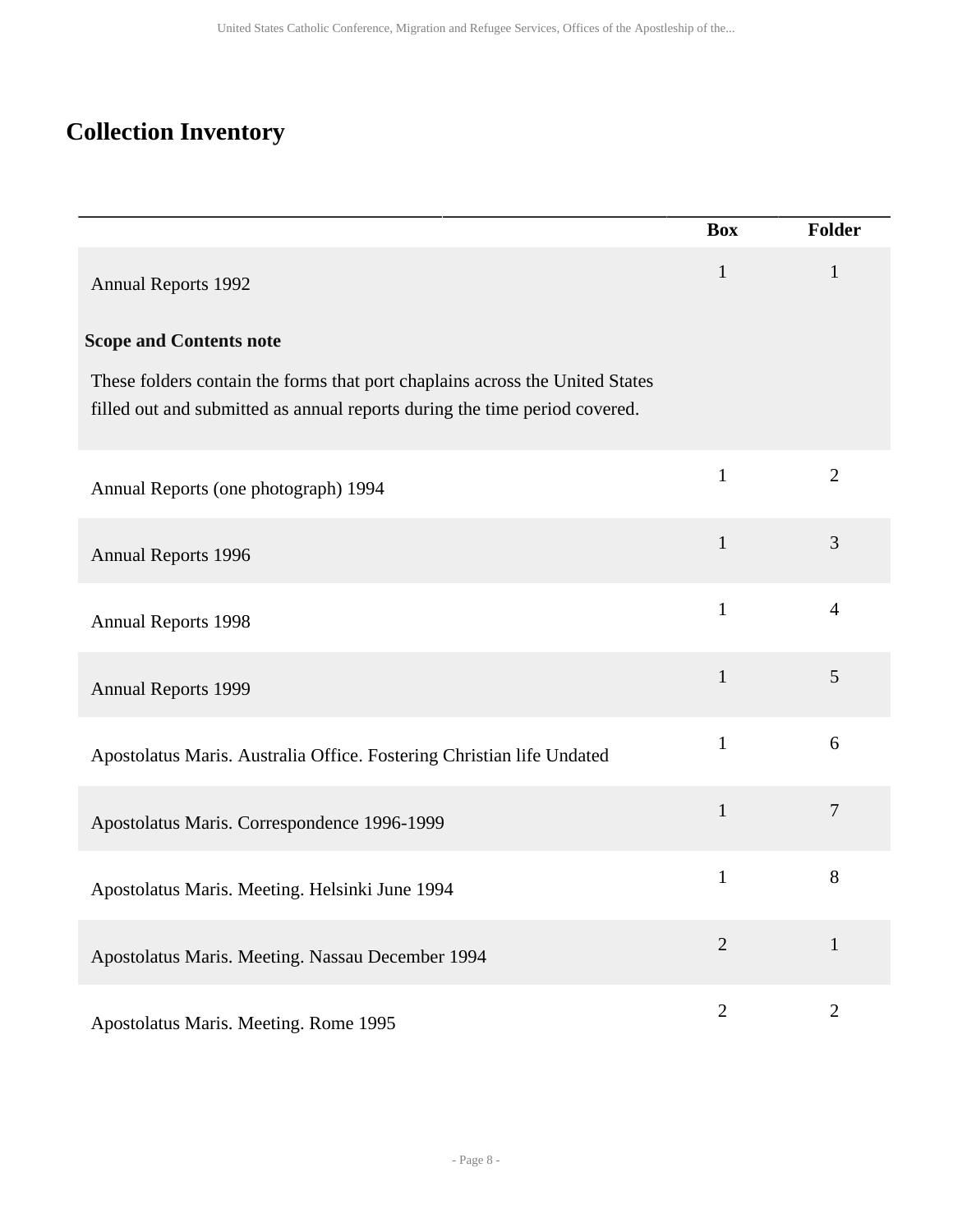| Apostolatus Maris. Meeting. Rome 1996                                                                                                                                                                                                                          | $\overline{2}$ | 3              |
|----------------------------------------------------------------------------------------------------------------------------------------------------------------------------------------------------------------------------------------------------------------|----------------|----------------|
| Apostolatus Maris. World Congress (XIX). Houston 8-13 October 1992                                                                                                                                                                                             | $\overline{2}$ | $\overline{4}$ |
| Apostolatus Maris. World Congress (XX). Davao City, Phillipines (one<br>photograph) 1997                                                                                                                                                                       | $\overline{2}$ | 5              |
| Catachesis 1985, Undated                                                                                                                                                                                                                                       | $\overline{2}$ | 6              |
| Center For Migration Studies. Correspondence 2001-2005                                                                                                                                                                                                         | $\overline{2}$ | 7              |
| <b>Scope and Contents note</b>                                                                                                                                                                                                                                 |                |                |
| The "Center for Migration Studies" folder contains corrspondence between<br>Director of the Library and Archives Diana J. Zimmerman, her assistant,<br>Maria Del Giudice, and staff at the USCCB AOS regarding the deposit of<br>records in the years covered. |                |                |
| Certificates 1989-1997                                                                                                                                                                                                                                         | 3              | 1              |
| Comite' Catholique Contra la Faim, pour le Developpment 1968-1997,<br>Undated                                                                                                                                                                                  | 3              | $\overline{2}$ |
| Congressional Hearings 1991-1995                                                                                                                                                                                                                               | $\overline{3}$ | 3              |
| Correspondence 1986-1999                                                                                                                                                                                                                                       | 3              | $\overline{4}$ |
| <b>Gulf Coast Conference 1995</b>                                                                                                                                                                                                                              | 3              | 5              |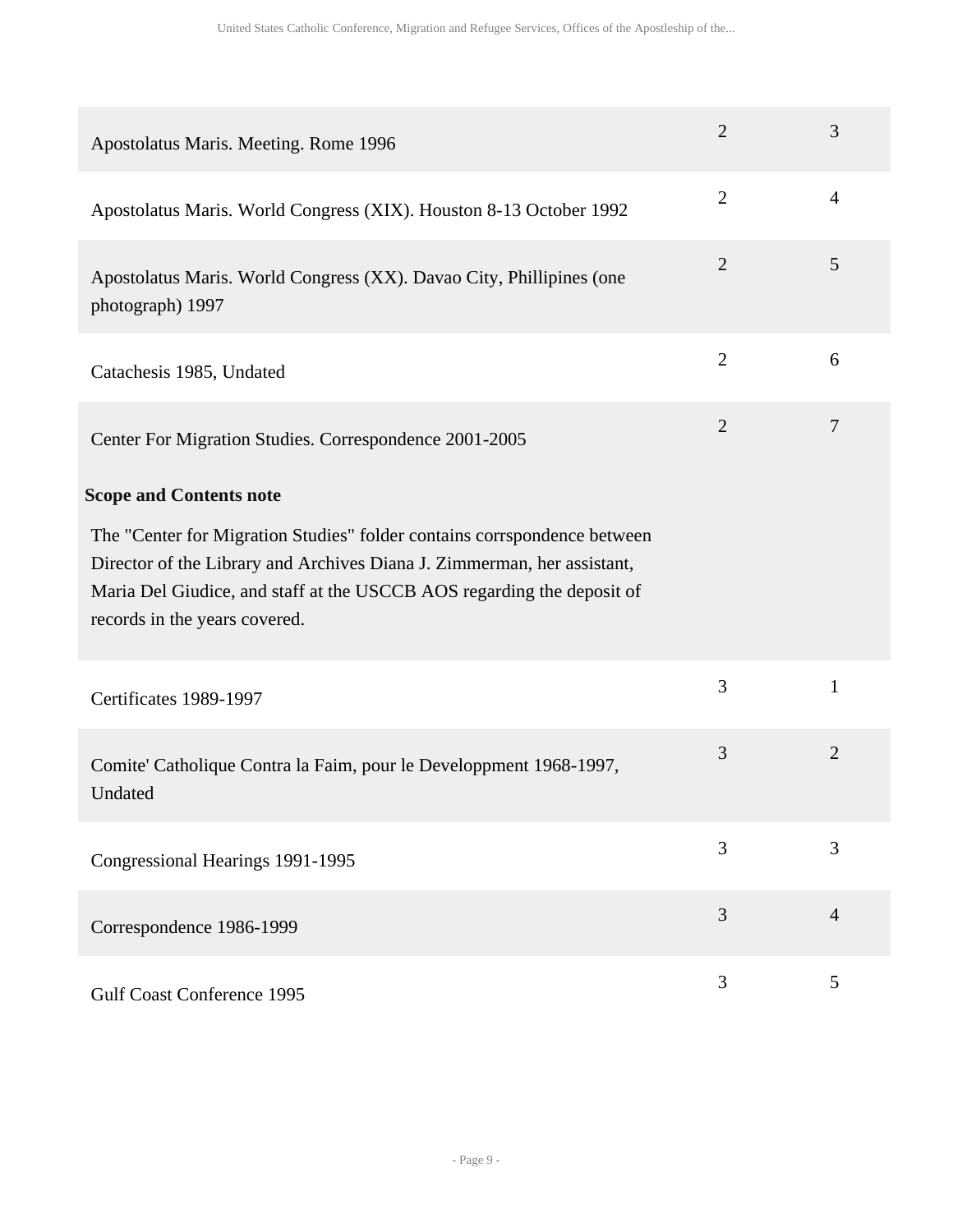| <b>Gulf Coast Conference 1996</b>                                                                                                                                                                                                                                                                                                                                                                                                                                        | 3              | 6              |
|--------------------------------------------------------------------------------------------------------------------------------------------------------------------------------------------------------------------------------------------------------------------------------------------------------------------------------------------------------------------------------------------------------------------------------------------------------------------------|----------------|----------------|
| Houston Chaplain School 1995                                                                                                                                                                                                                                                                                                                                                                                                                                             | 3              | $\tau$         |
| Houston Chaplain School 1996                                                                                                                                                                                                                                                                                                                                                                                                                                             | 3              | 8              |
| Houston Chaplain School 1997                                                                                                                                                                                                                                                                                                                                                                                                                                             | $\overline{4}$ | $\mathbf{1}$   |
| Houston Chaplain School 1998                                                                                                                                                                                                                                                                                                                                                                                                                                             | $\overline{4}$ | $\overline{2}$ |
| Houston Chaplain School 1999                                                                                                                                                                                                                                                                                                                                                                                                                                             | $\overline{4}$ | 3              |
| International Association for the Study of Maritime Mission Undated                                                                                                                                                                                                                                                                                                                                                                                                      | $\overline{4}$ | $\overline{4}$ |
| International Committee on Seafarers' Welfare. Chile 1997                                                                                                                                                                                                                                                                                                                                                                                                                | $\overline{4}$ | 5              |
| <b>Investigations Undated</b>                                                                                                                                                                                                                                                                                                                                                                                                                                            | $\overline{4}$ | 6              |
| <b>Scope and Contents note</b>                                                                                                                                                                                                                                                                                                                                                                                                                                           |                |                |
| The "Investigations" file contains three reports: "Treatment of Filipiono<br>Sailors in a Galveston, Texas, Walmart," March 9, 1993; "Filipino<br>Seafarers Stranded in Mexico Aboard the Abandoned Ship Cyclone,"<br>1993; and Karen Lai, "Filipino Seafarers Imprisoned in Egypt, 1989: 'The<br>Truth Will Prevail," December 7, 1994. Miscellandous documentation<br>accompany the reports. Karen Lai's report is preserved in hard copy and on<br>a 3.5 floppy disc. |                |                |
| Miscellaneous 1988-1989                                                                                                                                                                                                                                                                                                                                                                                                                                                  | $\overline{4}$ | $\overline{7}$ |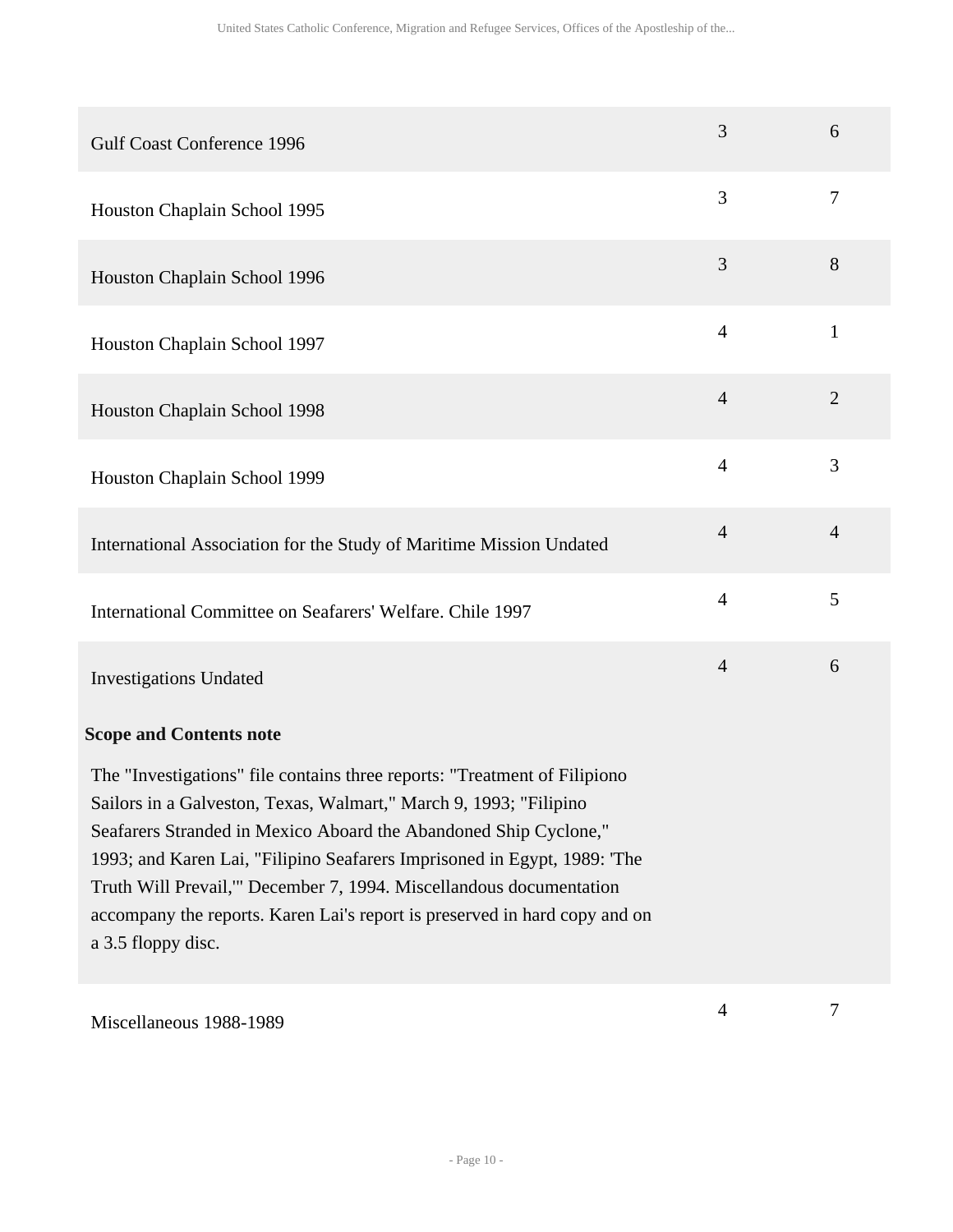#### **Scope and Contents note**

The "Miscellaneous" folder contains a copy of the National Catholic Conference for Seafarers Constitution and by-laws, lists of board members, an organizational chart from 1988-1990, and correspondence about membership.

| National Catholic Conference for Seafarers. Agendae 1996-1999                                                   | 5 | 1              |
|-----------------------------------------------------------------------------------------------------------------|---|----------------|
| <b>Scope and Contents note</b>                                                                                  |   |                |
| The National Catholic Conference was the name the U.S. Catholic<br>Conference using during the 1980s and 1990s. |   |                |
| National Catholic Conference for Seafarers. Brochures 1987                                                      | 5 | $\overline{2}$ |
| National Catholic Conference for Seafarers. Correspondence 1995-2000                                            | 5 | 3              |
| National Catholic Conference for Seafarers. Financial<br><b>Statements 1984-1995</b>                            | 5 | $\overline{4}$ |
| National Catholic Conference for Seafarers. Honorary<br>Membership 1984-1990                                    | 5 | 5              |
| National Catholic Conference for Seafarers. Job Descriptions 1999                                               | 5 | 6              |
| National Catholic Conference for Seafarers. Meeting. Green Bay 6-8<br>October 1977                              | 5 | 7              |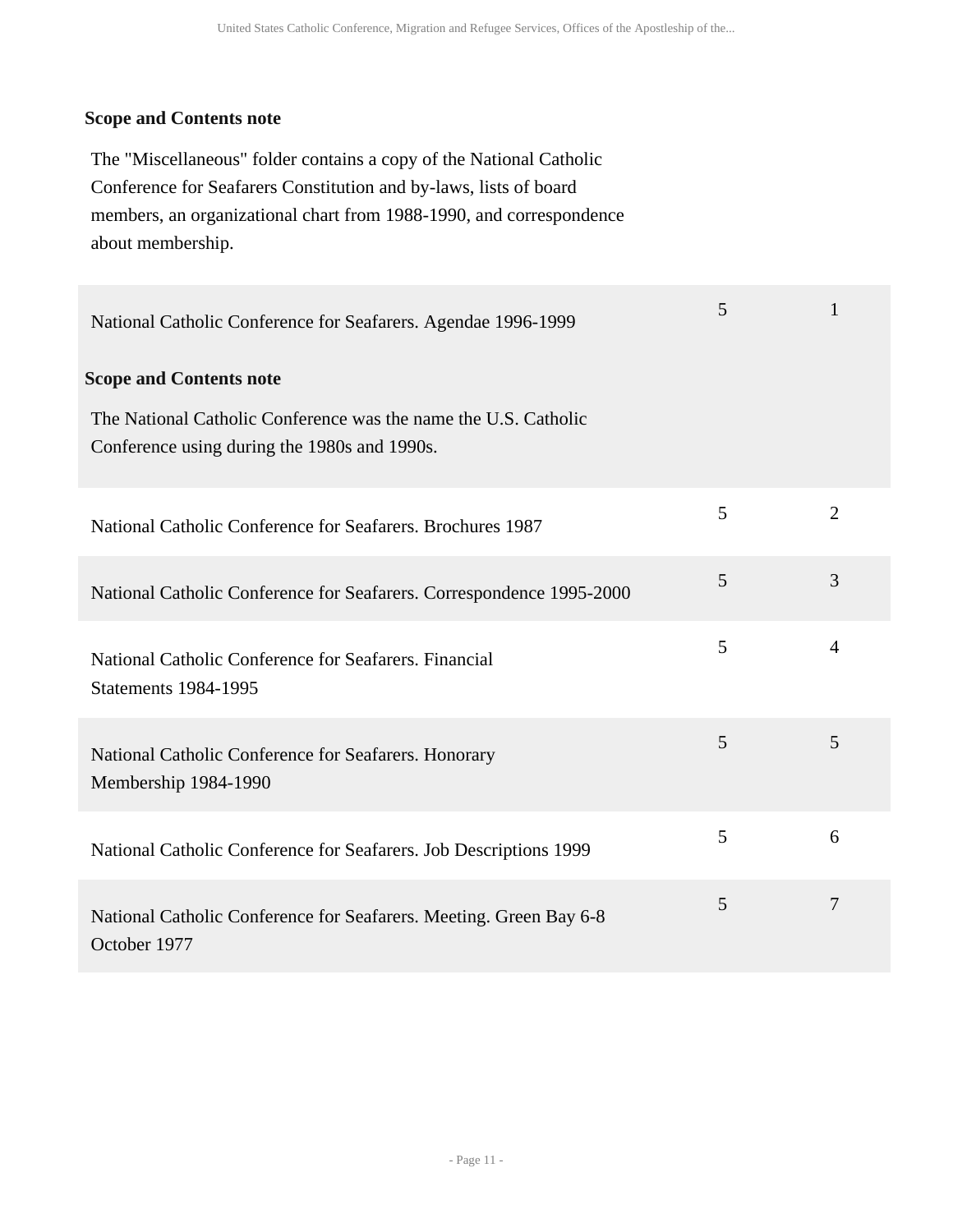| National Catholic Conference for Seafarers. Membership Lists 1996-1997,<br>Undated | 5 | 8              |
|------------------------------------------------------------------------------------|---|----------------|
| National Catholic Conference for Seafarers. Minutes 1996-2000, Undated             | 5 | 9              |
| National Catholic Conference for Seafarers. Miscellaneous Undated                  | 5 | 10             |
| National Catholic Conference for Seafarers. Treasurer 1994-2000                    | 5 | 11             |
| North American Maritime Ministry Association. Board Meeting 10-12<br>January 1997  | 5 | 12             |
| North American Maritime Ministry Association. Board Meeting 17 May<br>1997         | 5 | 13             |
| North American Maritime Ministry Association. Board Meeting 9-10<br>January 1998   | 5 | 14             |
| North American Maritime Ministry Association. Board Meeting 22-23<br>January 1999  | 5 | 15             |
| North American Maritime Ministry Association. Board Meeting 22 June<br>1999        | 6 | $\mathbf{1}$   |
| North American Maritime Ministry Association. Board Meeting 18-19<br>February 2000 | 6 | $\overline{2}$ |
| North American Maritime Ministry Association. Clippings 1994                       | 6 | 3              |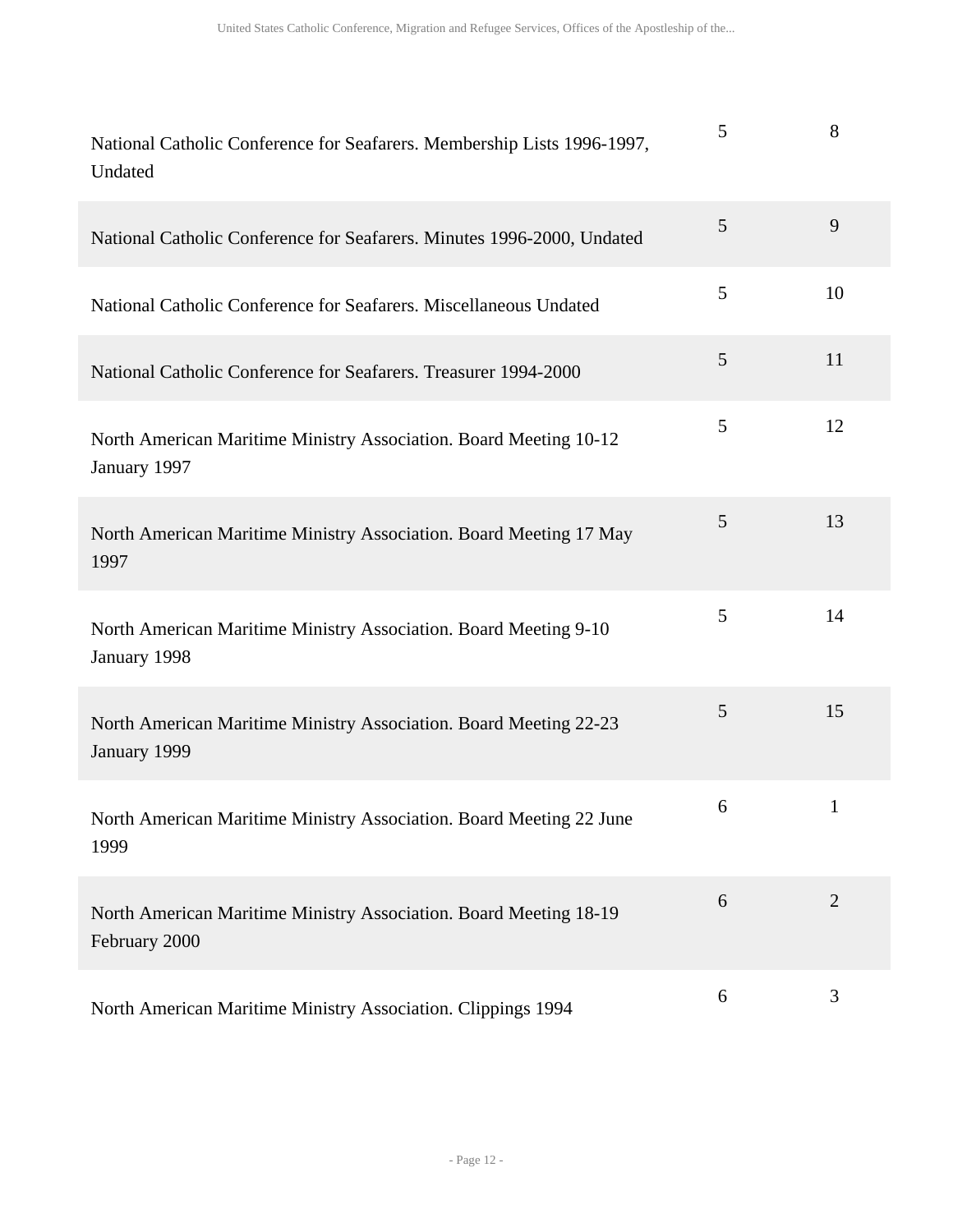| North American Maritime Ministry Association. Conference.<br>Baltimore 1996            | 6      | $\overline{4}$ |
|----------------------------------------------------------------------------------------|--------|----------------|
| North American Maritime Ministry Association. Conference.<br>Houston 1997              | 6      | 5              |
| North American Maritime Ministry Association. Conference.<br>Halifax 1998              | 6      | 6              |
| North American Maritime Ministry Association. Conference. Seattle 1999                 | 6      | $\overline{7}$ |
| North American Maritime Ministry Association. Conference. Fort<br>Lauderdale 2000      | 6      | 8              |
| North American Maritime Ministry Association.<br>Correspondence 1991-1998              | 6      | 9              |
| North American Maritime Ministry Association. Mission Statement 1990                   | 6      | 10             |
| North American Maritime Ministry Association. Newsletter 1992-1998                     | 6      | 11             |
| North American Maritime Ministry Association. Nominating<br><b>Committee 1992-1996</b> | 7      | $\mathbf{1}$   |
| Seamen's Church Institute. Workshop on Seafarer's Rights 19 February<br>1994           | $\tau$ | $\overline{2}$ |
| Surveys 1995-1996                                                                      | 7      | 3              |